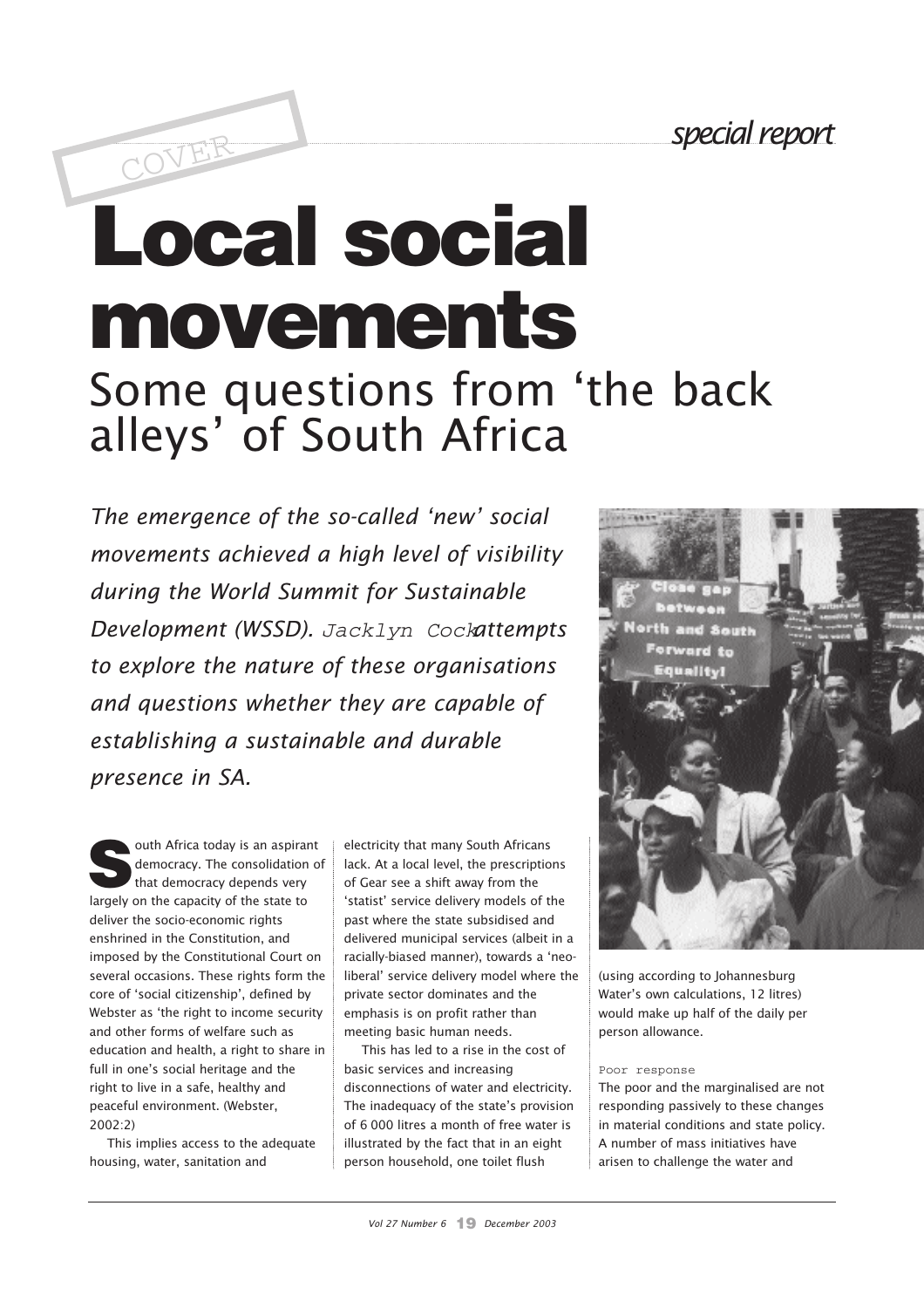

electricity cut-offs, the lack of access to sanitation, proper housing and health facilities, HIV/AIDS treatment, reparations in terms of the TRC process, popular justice, the evictions from informal settlements and lack of land redistribution.

These have involved a diverse array of resistance strategies including organised marches and petitions to parliament and local authorities. A striking characteristic of the state response to these various forms of social activism has been the use of force as well as arrests and court action.

These forms of grassroots activism have largely been neglected by social scientists. As Webster points out: 'What

its failure to deliver on the socioeconomic rights which define social citizenship. As Bond says: 'Success or failure in delivering water and sanitation services may become a key litmus test of progress towards social justice and meaningful citizenship…' (Bond, 2002:261)

#### Local-global link

But are these mass-based struggles around social citizenship largely informal and ephemeral, incapable of establishing a sustained, durable presence? Or could these 'militant particularisms' to use Raymond William's phrase, feed into an emerging global civil society and generate a broader,

Privatisation Forum (APF) said: 'We are inspired by earlier anti-globalisation protests in Seattle and Genoa and we hope our protest turns into something like Seattle. (Cited in the *Mail and Guardian* 23.8.2002) This emphasises the importance of analysing the relation between the local initiatives and the anti-globalisation movement.

The APF is a particularly significant formation in light of the argument that the 'common thread' in the so-called 'anti-globalisation movement' is opposition to 'the privatisation of every aspect of life, and the transformation of every activity and value into a commodity.' (Klein, 2001:82) Klein has

is missing<br>
"What most provokes South Africa's defiance today are what they see as injustices<br>
what most provokes South Africa's defiance today are what they see as injustices unleashed on this developing nation by the free-market economic policies of the popularly elected, black-led governing party, the ANC.'

from the conventional academic analysis of the concept of social citizenship is any notion of struggle, of agency, and of the social movements that provide the basis of a new politics of social and economic reconstruction'. (Webster, 2002:3) But the crucial question is whether they do indeed provide such a basis.

Jon Jeter has called the rise of these grassroots movements, 'South Africa's new revolution'. He writes: 'What most provokes South Africa's defiance today are what they see as injustices unleashed on this developing nation by the free-market economic policies of the popularly elected, black-led governing party, the ANC.' (T*he Washington Post* 6.11.2001) Frustration could deepen if the state continues in

transformative politics? What are the connections between these initiatives and the anti-corporate globalisation movement?

Certainly new linkages – both global and local – were forged in the WSSD process. Did the process sow 'the seeds of a South African Social forum' as Bond has suggested. (Bond, 2002:360) The Social Movements United march in August last year mobilised thousands of local and international activists. Was it a significant expression of unity of community and anti-globalisation forces?

The march seems to have been very much a last minute coalition composed mainly of the Landless People's Movement (LPM) and the Social Movement Indaba (SMI). Earlier one of the leaders of the SMI, the Antiargued

forcefully that 'the only clear way forward' is for the community and antiglobalisation activists to unite.

These tactical issues need to be grounded in solid research. A crucial question for research is whether these linkages and alliances – both local and global – are sustainable? Or did the WSSD process demonstrate only episodic collective action – fleeting struggles without clear leadership, ideology or structured, accountable and democratic organisation?

The SMI brought together a number of forces including the APF, Jubilee 2000, the Environmental Justice Networking Forum, the Soweto Electricity Crisis Committee (SECC), the Rural Development Services Network (RDSN), Friends of the Earth, First People, the Municipal Services Project, the World Bank Bonds Boycott,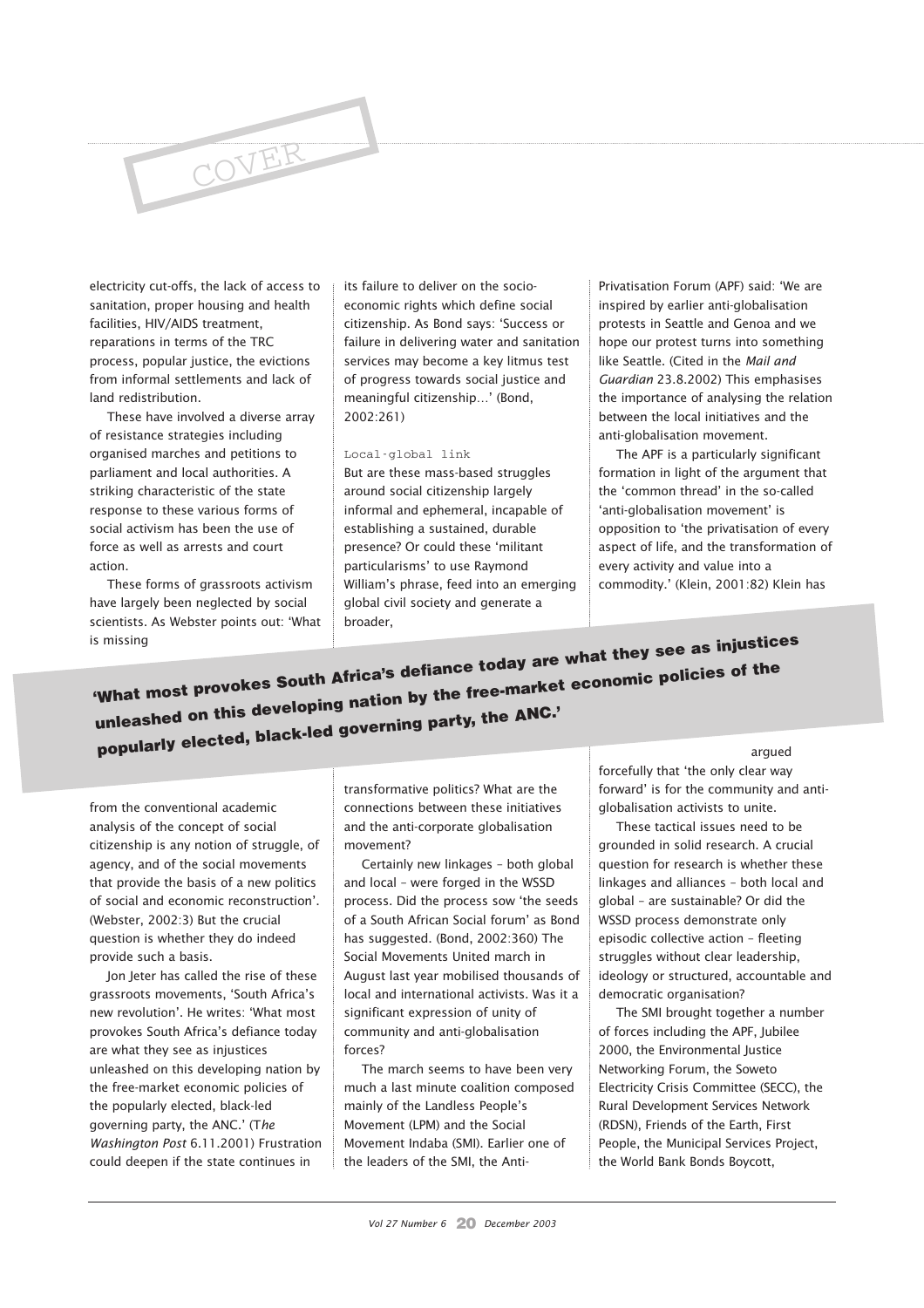Indymedia, the Palestinian Solidarity Committee and the LPM. These all represent new forms of social activism, often mobilising around survival issues. As Eddie Cottle of the RDSN commented: 'New forms of organisation are forming. It's a move away from the traditionalist congress movement of the past. It's becoming mass based. Its grassroots demands are about jobs, livelihoods and living standards. We are just beginning to mobilise African civil society.' (Cited in the *Mail and Guardian* 23.8.2002) But are not some of these actions built on strong historical traditions of social mobilisation?

With some alarm the ANC has noted the emergence of issue-based organisations like the TAC, Jubilee 2000, the Basic Income Grant Coalition and SECC. These have mobilised around real grievances but tended to do so in opposition to the government and the ANC 'because of subjective weaknesses on our side or because we have left a vacuum.' (ANC discussion document 'The Balance of Forces', cited in *Mail and Guardian* 16.8.2002)

These groupings are sometimes criminalised and sometimes romanticised. For example, the Minister of Public Enterprises Jeff Radebe compared the members of the SECC to 'a gang of criminals.' (The *Sunday Times* 2.12.2001). Water Affairs Minister, Ronnie Kasrils called a group of about 70 anti-privatisation protestors in September 2002 'thugs'. (*The Star* 4.9.2002) In very different, somewhat nostalgic terms, a SECC activist said: 'It is just like the old days. We are pamphleteering, we have meetings.. What strikes me about all these protests is that we're so fresh out of political independence and it's amazing that people have shaken off the nationalist honeymoon so quickly.' (*The New Internationalist* September, 20002) What are these movements? Do these movements represent a new form of social activism? What is their relationship to the anti-corporate globalisation movement? Are these embryonic social movements? Are they social movements in the sense of 'purposive collective actions whose outcome, in victory, as in defeat, transforms the values and institutions of society?' (Castells, 1997:3)

For our purposes, social movements are those relatively autonomous movements or organisations that are mass based and oriented towards social change. (Pillay, 1996:329) It follows that a crucial question is whether these initiatives seek to empower the poor and the marginalised against local, national and global elites.

Hunt has emphasised 'the multiagency character of modern social movements.' He writes: '… a most important feature of contemporary social movements is that they rarely, if ever, take a single organisational expression… they are characterised by their multiplicity of organisational expressions… The real world of social movements is to be found in the combination of both different sorts of "organisations". And different forms of "action". (Hunt, 1997: 238)

Who are these social insurgents? We need sociological research to explore:

- the social characteristics of the participants in these networks;
- their social organisation and internal workings in relation to levels of accountability and democracy. At least formal accountability depends on an organisational centre and specific mechanisms of communication;
- their forms of mobilisation particularly significant here is the use of rights strategies as a way of countering hegemonic practices and

strengthening marginalised communities. For example, the TAC used rights-based strategies to bring about a shift in power, with their appeal to the Constitutional Court for the provision of anti-retrovirals; their relationship to mass based organisations such as Cosatu and the ANC. Do they link up with labour? Do they challenge the dominance of the party which has established itself as the primary arena through which demands must be channelled? Do they pose an alternative politics?

- is there a dependence on charismatic leaders?
- what is their gendered nature? Are women the shock absorbers rather than the leaders?

And, most importantly, are they connecting to an emerging global civil society?

## Conclusion

Is a coherent anti-corporate globalisation movement emerging and consolidating global civil society? Are the South African forms of grassroots activism connecting to this and generating new forms of resistance politics? There are high expectations of these initiatives. It could be that the forms of social activism here are what Castell calls 'embryos of a new society'. We need theoretically informed sociological research and extensive debate on these questions. The critical question is whether the SA forms of grassroots activism are connecting to this global civil society and generating new forms of resistance politics.

*Cock is a professor of Sociology at the University of Witwatersrand and is active in the Coalition against the privatisation of water.* While its meanings are highly contested,